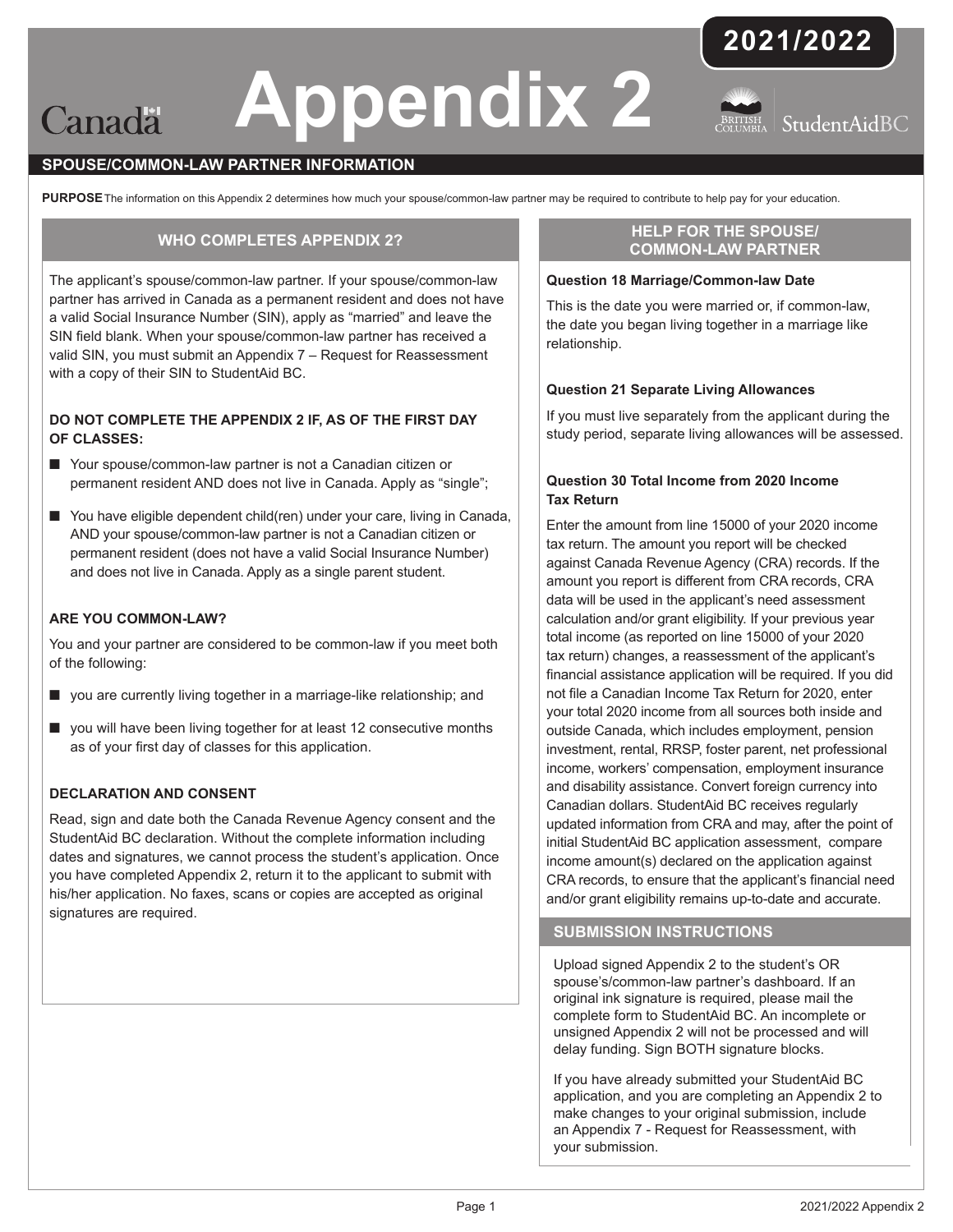|                                                                                                                                                                                                                 | 2021/2022                                                                                                                                                                                                                                                                                                                                                                                                                                                                                                                                                                                                                                                                                                                                                                                                                                                                                     |
|-----------------------------------------------------------------------------------------------------------------------------------------------------------------------------------------------------------------|-----------------------------------------------------------------------------------------------------------------------------------------------------------------------------------------------------------------------------------------------------------------------------------------------------------------------------------------------------------------------------------------------------------------------------------------------------------------------------------------------------------------------------------------------------------------------------------------------------------------------------------------------------------------------------------------------------------------------------------------------------------------------------------------------------------------------------------------------------------------------------------------------|
|                                                                                                                                                                                                                 |                                                                                                                                                                                                                                                                                                                                                                                                                                                                                                                                                                                                                                                                                                                                                                                                                                                                                               |
| <b>Appendix 2</b><br>Canada                                                                                                                                                                                     | BRITISH<br>COLUMBIA<br>StudentAidBC                                                                                                                                                                                                                                                                                                                                                                                                                                                                                                                                                                                                                                                                                                                                                                                                                                                           |
| <b>STUDENT INFORMATION</b>                                                                                                                                                                                      | ALL QUESTIONS MUST BE ANSWERED IN INK                                                                                                                                                                                                                                                                                                                                                                                                                                                                                                                                                                                                                                                                                                                                                                                                                                                         |
| STUDENT'S LAST NAME                                                                                                                                                                                             | STUDENT'S SOCIAL INSURANCE NUMBER                                                                                                                                                                                                                                                                                                                                                                                                                                                                                                                                                                                                                                                                                                                                                                                                                                                             |
|                                                                                                                                                                                                                 |                                                                                                                                                                                                                                                                                                                                                                                                                                                                                                                                                                                                                                                                                                                                                                                                                                                                                               |
| MIDDLE INITIAL<br><b>STUDENT'S FIRST NAME</b>                                                                                                                                                                   | <b>STUDENT'S APPLICATION NUMBER</b>                                                                                                                                                                                                                                                                                                                                                                                                                                                                                                                                                                                                                                                                                                                                                                                                                                                           |
|                                                                                                                                                                                                                 | 1<br>$\mathbf 0$<br>$\boldsymbol{2}$<br>2                                                                                                                                                                                                                                                                                                                                                                                                                                                                                                                                                                                                                                                                                                                                                                                                                                                     |
| <b>SPOUSE / COMMON-LAW INFORMATION</b>                                                                                                                                                                          |                                                                                                                                                                                                                                                                                                                                                                                                                                                                                                                                                                                                                                                                                                                                                                                                                                                                                               |
| (04) SOCIAL INSURANCE NUMBER<br>(05) LAST NAME                                                                                                                                                                  |                                                                                                                                                                                                                                                                                                                                                                                                                                                                                                                                                                                                                                                                                                                                                                                                                                                                                               |
|                                                                                                                                                                                                                 |                                                                                                                                                                                                                                                                                                                                                                                                                                                                                                                                                                                                                                                                                                                                                                                                                                                                                               |
| (06) FIRST NAME<br><b>MIDDLE</b>                                                                                                                                                                                | (08) DATE OF<br><b>YEAR</b><br><b>MONTH</b><br>$(09)$ GENDER<br>DAY<br><b>BIRTH</b><br><b>MALE</b><br><b>FEMALE</b>                                                                                                                                                                                                                                                                                                                                                                                                                                                                                                                                                                                                                                                                                                                                                                           |
| (10) MAILING ADDRESS<br><b>APT/SUITE</b><br>STREET NUMBER AND STREET NAME/PO BOX                                                                                                                                |                                                                                                                                                                                                                                                                                                                                                                                                                                                                                                                                                                                                                                                                                                                                                                                                                                                                                               |
|                                                                                                                                                                                                                 |                                                                                                                                                                                                                                                                                                                                                                                                                                                                                                                                                                                                                                                                                                                                                                                                                                                                                               |
| (11) USE THIS LINE FOR ANY PART OF YOUR ADDRESS NOT INDICATED ABOVE                                                                                                                                             | (12) CITY/TOWN                                                                                                                                                                                                                                                                                                                                                                                                                                                                                                                                                                                                                                                                                                                                                                                                                                                                                |
|                                                                                                                                                                                                                 |                                                                                                                                                                                                                                                                                                                                                                                                                                                                                                                                                                                                                                                                                                                                                                                                                                                                                               |
| (13) COUNTRY                                                                                                                                                                                                    | (14) PROVINCE/STATE<br>(15) POSTAL / ZIP CODE                                                                                                                                                                                                                                                                                                                                                                                                                                                                                                                                                                                                                                                                                                                                                                                                                                                 |
|                                                                                                                                                                                                                 |                                                                                                                                                                                                                                                                                                                                                                                                                                                                                                                                                                                                                                                                                                                                                                                                                                                                                               |
| (16) E-MAIL ADDRESS:                                                                                                                                                                                            | (17) AREA CODE<br><b>TELEPHONE NUMBER</b>                                                                                                                                                                                                                                                                                                                                                                                                                                                                                                                                                                                                                                                                                                                                                                                                                                                     |
|                                                                                                                                                                                                                 |                                                                                                                                                                                                                                                                                                                                                                                                                                                                                                                                                                                                                                                                                                                                                                                                                                                                                               |
|                                                                                                                                                                                                                 | <b>YEAR</b><br><b>MONTH</b>                                                                                                                                                                                                                                                                                                                                                                                                                                                                                                                                                                                                                                                                                                                                                                                                                                                                   |
| (18) Date of marriage or the date you began living together in a marriage-like relationship:<br>Are you common-law? If YES please read the "help". {?} V V V Sign BOTH signature blocks.                        |                                                                                                                                                                                                                                                                                                                                                                                                                                                                                                                                                                                                                                                                                                                                                                                                                                                                                               |
| CANADA REVENUE AGENCY CONSENT – must be signed and dated for this application to be complete                                                                                                                    |                                                                                                                                                                                                                                                                                                                                                                                                                                                                                                                                                                                                                                                                                                                                                                                                                                                                                               |
| requested.                                                                                                                                                                                                      | For the purpose of verifying the data provided in this application for student assistance, I hereby consent to the release, by the Canada Revenue Agency, to the Ministry of Advanced Education and Skills Training<br>(or a person delegated by the ministry), of taxpayer information from any portion of my income tax records that pertains to information given by me on any StudentAid BC application. The information will be used<br>solely for the purpose of verifying information on my StudentAid BC application forms and for the general administration and enforcement of StudentAid BC policy and the Canada Student Financial Assistance Act.<br>This authorization is valid for the two taxation years prior to the year of signature of this consent, the year of signature of this consent and for any other subsequent consecutive taxation year for which assistance is |
| (50) SIGNATURE OF SPOUSE/COMMON-LAW PARTNER (IN INK)                                                                                                                                                            | <b>PRINT NAME</b><br>(51) DATE SIGNED                                                                                                                                                                                                                                                                                                                                                                                                                                                                                                                                                                                                                                                                                                                                                                                                                                                         |
|                                                                                                                                                                                                                 | <b>YEAR</b><br><b>MONTH</b><br><b>DAY</b>                                                                                                                                                                                                                                                                                                                                                                                                                                                                                                                                                                                                                                                                                                                                                                                                                                                     |
| <b>MUST BE SIGNED</b>                                                                                                                                                                                           | <b>PRINT HERE</b>                                                                                                                                                                                                                                                                                                                                                                                                                                                                                                                                                                                                                                                                                                                                                                                                                                                                             |
| StudentAid BC DECLARATION - must be signed and dated for this application to be complete                                                                                                                        |                                                                                                                                                                                                                                                                                                                                                                                                                                                                                                                                                                                                                                                                                                                                                                                                                                                                                               |
| I. I understand that:<br>1. The student will have access to information provided in this appendix;<br>2. The student's school will have access to information provided in this appendix;                        |                                                                                                                                                                                                                                                                                                                                                                                                                                                                                                                                                                                                                                                                                                                                                                                                                                                                                               |
| 3. The information in this appendix is subject to verification and investigation, as defined in the current program year's StudentAid BC Policy Manual.<br>II. I understand that signing the Declaration means: |                                                                                                                                                                                                                                                                                                                                                                                                                                                                                                                                                                                                                                                                                                                                                                                                                                                                                               |
| 1. I declare that the information I have given is correct and complete and that I have not altered or added to any of the preprinted application and/or appendix questions;                                     | 2. I authorize the student to notify StudentAid BC as soon as practical of any change in my total income as reported on line 15000 of my previous year's T1 General Income Tax and Benefit Return and/or                                                                                                                                                                                                                                                                                                                                                                                                                                                                                                                                                                                                                                                                                      |
| other "assessed resources", as defined in the current program year's StudentAid BC Policy Manual;                                                                                                               | 3. For the purposes of verifying the accuracy of the personal information provided by me in this appendix, I consent to the collection, use and disclosure of my personal information between the BC Ministry<br>of Advanced Education and Skills Training, the BC Ministry of Finance, the National Student Loans Service Centre, and any of their contractors, subcontractors or agents, each with each other, and with                                                                                                                                                                                                                                                                                                                                                                                                                                                                     |
|                                                                                                                                                                                                                 | the following: financial institutions, lenders, educational institutions, financial aid offices, employers, credit bureaus, credit reporting agencies, Aboriginal Organizations, Federal and provincial Crown<br>corporations, and federal, provincial, municipal ministries/departments/agencies, including but not limited to: BC Ministry of Social Development and Poverty Reduction, BC Ministry of Children and Family                                                                                                                                                                                                                                                                                                                                                                                                                                                                  |
|                                                                                                                                                                                                                 | Development, BC Ministry of Health, BC Ministry of Attorney General, BC Ministry of Education, BC Public Service Agency, RoadSafe BC, Insurance Corporation of BC (and Service BC acting in the<br>role of ICBC), BC Assessment Authority, Land Title and Survey Authority of BC, BC Registry Services, WorkSafe BC, BC Vital Statistics Agency, the Office of the Superintendent of Bankruptcy Canada,<br>Employment and Social Development Canada, Canada Revenue Agency, and Immigration, Refugees and Citizenship Canada. This consent takes effect on the date that I make the first submission of this                                                                                                                                                                                                                                                                                  |
| Appendix to StudentAid BC, regardless of whether this Appendix is in electronic or written format.                                                                                                              |                                                                                                                                                                                                                                                                                                                                                                                                                                                                                                                                                                                                                                                                                                                                                                                                                                                                                               |
| (52) SIGNATURE OF SPOUSE/COMMON-LAW PARTNER (IN INK)                                                                                                                                                            | <b>PRINT NAME</b><br>(53) DATE SIGNED                                                                                                                                                                                                                                                                                                                                                                                                                                                                                                                                                                                                                                                                                                                                                                                                                                                         |
| <b>MUST BE SIGNED</b>                                                                                                                                                                                           | <b>YEAR</b><br><b>MONTH</b><br><b>DAY</b><br><b>PRINT HERE</b>                                                                                                                                                                                                                                                                                                                                                                                                                                                                                                                                                                                                                                                                                                                                                                                                                                |
|                                                                                                                                                                                                                 | Collection and use of information. The information included in this appendix and authorized above is collected and managed in accordance with sections 26(c) and 26(e) of the Freedom of Information and Protection of                                                                                                                                                                                                                                                                                                                                                                                                                                                                                                                                                                                                                                                                        |
|                                                                                                                                                                                                                 | Privacy Act, R.S.B.C. 1996, c. 165, and under the authority of the Canada Student Financial Assistance Act, R.S.C. 1994, Chapter C-28 and StudentAid BC. The information provided will be used to determine eligibility<br>for a benefit through StudentAid BC and for research, statistical and evaluation purposes. If you have any questions about the collection and use of this information, contact the Executive Director, StudentAid BC, BC<br>Ministry of Advanced Education and Skills Training, PO Box 9173, Stn Prov Govt, Victoria B.C., V8W 9H7, telephone 1-800-561-1818 toll-free in Canada/U.S. or +1-778-309-4621 from outside North America.                                                                                                                                                                                                                               |

 $\blacksquare$